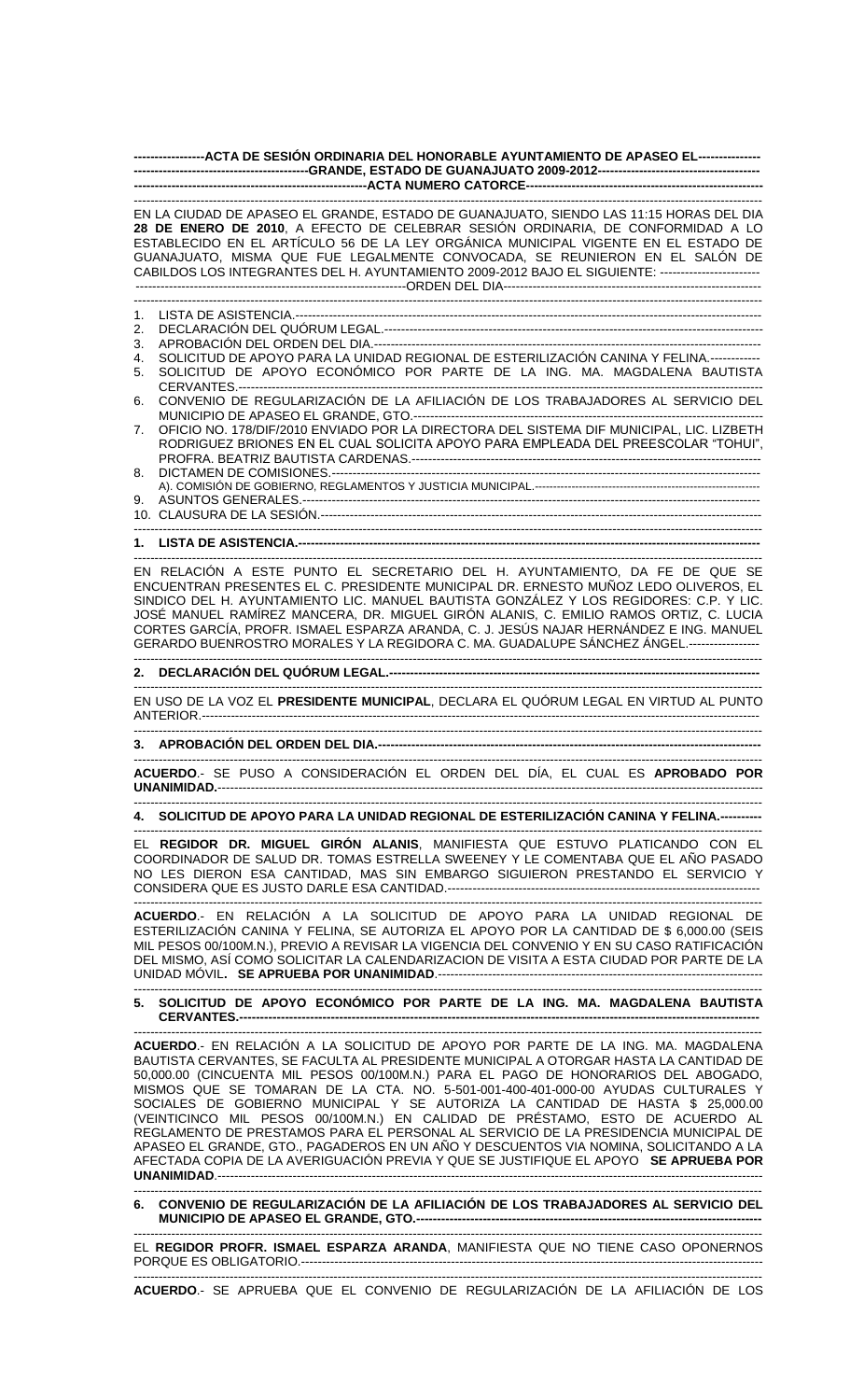TRABAJADORES AL SERVICIO DEL MUNICIPIO DE APASEO EL GRANDE, GTO., PASE A LA COMISIÓN DE HACIENDA, PATRIMONIO Y CUENTA PUBLICA PARA SU ANÁLISIS Y POSTERIOR DICTAMEN. **SE APRUEBA POR UNANIMIDAD**.------------------------------------------------------------------------------------------------------------

------------------------------------------------------------------------------------------------------------------------------------------------------- **7. OFICIO NO. 178/DIF/2010 ENVIADO POR LA DIRECTORA DEL SISTEMA DIF MUNICIPAL, LIC. LIZBETH RODRIGUEZ BRIONES EN EL CUAL SOLICITA APOYO PARA EMPLEADA DEL PREESCOLAR "TOHUI", PROFRA. BEATRIZ BAUTISTA CARDENAS.-----------------------------------------------**

------------------------------------------------------------------------------------------------------------------------------------------------------- EL **REGIDOR C.P. Y LIC. JOSÉ MANUEL RAMÍREZ MANCERA**, MANIFIESTA QUE ESTA SOLICITUD DEBE DE IR AL PATRONATO, PUES ELLOS TIENEN PRESUPUESTO PARA LAS NECESIDADES DE SU ÁREA, YA QUE COMO AYUNTAMIENTO NO PODEMOS AUTORIZAR GASTOS QUE LE CORRESPONDEN AL PATRONATO.-----------------------------------------------------------------------------------------------------------------------------------

------------------------------------------------------------------------------------------------------------------------------------------------------- EL **REGIDOR PROFR. ISMAEL ESPARZA ARANDA**, COMENTA QUE SI SE AUTORIZA EL APOYO VOLVERÍAMOS A CAER EN EL MISMO ERROR DE SIEMPRE EN ESTE TIPO DE SOLICITUDES.-----------------

------------------------------------------------------------------------------------------------------------------------------------------------------- EL **REGIDOR ING. MANUEL GERARDO BUENROSTRO MORALES**, MANIFIESTA QUE POR PRINCIPIO NO PUEDE DAR EL APOYO EL AYUNTAMIENTO, PUES EN EL PRESUPUESTO 2010 SE ASIGNO UNA CANTIDAD AL SISTEMA DIF; ES ALLÁ DONDE TIENEN QUE SUFRAGAR LOS GASTOS, LO QUE SE PUEDE HACER ES VER COMO ESTABAN TRABAJANDO ANTES, Y SERIA DE LA OPINIÓN DE HACER UNA NEGOCIACIÓN CON EL SEGURO SOCIAL PARA QUE ATIENDAN A LA EMPLEADA.----------------------------------

------------------------------------------------------------------------------------------------------------------------------------------------------- LA **REGIDORA C. LUCIA CORTES GARCÍA**, HACE EL COMENTARIO DE QUE EL MOTIVO POR EL CUAL NO QUIEREN ATENDER A LA EMPLEADA ES PORQUE NO FUE A REVISIÓN EN LA MITAD DE SU EMBARAZO.-------------------------------------------------------------------------------------------------------------------------------------

------------------------------------------------------------------------------------------------------------------------------------------------------- **ACUERDO**.- EN RELACIÓN AL OFICIO NO. 178/DIF/2010 ENVIADO POR LA DIRECTORA DEL SISTEMA DIF MUNICIPAL LIC. LIZBETH RODRIGUEZ BRIONES, EN EL CUAL SOLICITA APOYO PARA EMPLEADA DEL PREESCOLAR "TOHUI", SE APRUEBA QUE EL H. AYUNTAMIENTO A TRAVÉS DEL PRESIDENTE DE LA COMISIÓN DE SALUD Y ASISTENCIA SOCIAL DR. MIGUEL GIRON ALANIS, HAGA LAS GESTIONES ANTE EL IMSS PARA QUE SE ATIENDA A LA EMPLEADA PROFRA. BEATRIZ BAUTISTA CARDENAS Y QUE SEA EL PATRONATO DEL DIF EL QUE LE PROPORCIONE A ESTA EL APOYO QUE ELLOS DECIDAN. **SE APRUEBA POR UNANIMIDAD**.------------------------------------------------------------------------------------------------------------ -------------------------------------------------------------------------------------------------------------------------------------------------------

8. DICTAMEN DE COMISIONES.-A). COMISIÓN DE GOBIERNO, REGLAMENTOS Y JUSTICIA MUNICIPAL.----

------------------------------------------------------------------------------------------------------------------------------------------------------- **1**.- EL **REGIDOR C.P. Y LIC. JOSÉ MANUEL RAMÍREZ MANCERA**, INTEGRANTE DE LA COMISIÓN DE GOBIERNO, REGLAMENTOS Y JUSTICIA MUNICIPAL PRESENTA EL PROYECTO DE CREACIÓN DE LA DIRECCIÓN DE DESARROLLO ECONÓMICO.---------------------------------------------------------------------------------------

------------------------------------------------------------------------------------------------------------------------------------------------------- **ACUERDO**.- SE APRUEBA EL PROYECTO DE JUSTIFICACION Y CREACIÓN DE LA DIRECCIÓN DE DESARROLLO ECONÓMICO, PRESENTADA POR LA COMISIÓN DE GOBIERNO, REGLAMENTOS Y JUSTICIA MUNICIPAL Y SE ORDENA SU PUBLICACION EN EL PERIODICO OFICIAL DEL GOBIERNO DEL ESTADO DE GUANAJUATO. **SE APRUEBA POR UNANIMIDAD**.------------------------------------------------------------- -------------------------------------------------------------------------------------------------------------------------------------------------------

**9. ASUNTOS GENERALES.---**

------------------------------------------------------------------------------------------------------------------------------------------------------- **I.- INTERVENCIÓN DEL SECRETARIO DEL H. AYUNTAMIENTO LIC. JUAN ANTONIO GARCÍA OLIVEROS.**

------------------------------------------------------------------------------------------------------------------------------------------------------- **A)** DA LECTURA A OFICIO NO. IMIPE /110/27/10 ENVIADO POR EL DIRECTOR GENERAL DEL IMIPE APASEO EL GRANDE, GTO., EN EL CUAL ENVÍA LOS LINEAMIENTOS PARA LA ELABORACIÓN DEL PLAN MUNICIPAL DE GOBIERNO.----------------------------------------------------------------------------------------------------------------

------------------------------------------------------------------------------------------------------------------------------------------------------- **ACUERDO**.- ESTE H. AYUNTAMIENTO 2009-2012 SE DA POR ENTERADO DEL CONTENIDO DEL OFICIO NO. IMIPE /110/27/10 ENVIADO POR EL DIRECTOR GENERAL DEL IMIPE APASEO EL GRANDE, GTO., EN EL CUAL ENVÍA LOS LINEAMIENTOS PARA LA ELABORACIÓN DEL PLAN MUNICIPAL DE GOBIERNO. **SE APRUEBA POR UNANIMIDAD.-----------------------**

------------------------------------------------------------------------------------------------------------------------------------------------------- **B)** DA LECTURA A OFICIO NO. IMIPE/112/27/10 ENVIADO POR EL DIRECTOR GENERAL DEL IMIPE APASEO EL GRANDE, GTO., EN EL CUAL SOLICITA QUE EL PLENO DETERMINE EL PAPEL DEL INSTITUTO DENTRO DEL CONSEJO DE PLANEACION DE DESARROLLO MUNICIPAL.-----------------------------------------------------------------------------------------------------------------------------------------------------------

EL **PRESIDENTE MUNICIPAL DR. ERNESTO MUÑOZ LEDO OLIVEROS** PROPONE QUE ESTE PUNTO SE ANALICE BIEN.---------------------------------------------------------------------------------------------------------------------------------

------------------------------------------------------------------------------------------------------------------------------------------------------- **ACUERDO**.- ESTE H. AYUNTAMIENTO 2009-2012 SE DA POR ENTERADO DEL CONTENIDO DEL OFICIO NO. IMIPE/112/27/10 ENVIADO POR EL DIRECTOR GENERAL DEL IMIPE APASEO EL GRANDE, GTO., EN EL CUAL SOLICITA QUE EL PLENO DETERMINE EL PAPEL DEL INSTITUTO DENTRO DEL CONSEJO DE PLANEACION DE DESARROLLO MUNICIPAL Y SE APRUEBA QUE EL MISMO PASE LA COMISIÓN, DE GOBIERNO, REGLAMENTOS Y JUSTICIA MUNICIPAL PARA SU ANÁLISIS. **SE APRUEBA POR UNANIMIDAD**.-----------------------------------------------------------------------------------------------------------------------------------

------------------------------------------------------------------------------------------------------------------------------------------------------- **C)** DA LECTURA A ESCRITO ENVIADO POR EL DELEGADO MUNICIPAL DE LA COMUNIDAD DE TENANGO EL NUEVO EN EL CUAL SOLICITA SE HAGA UNA REVISIÓN DE LA OBRA DE PAVIMENTO DE LA CALLE 20 DE NOVIEMBRE DE SU COMUNIDAD.-------------------------------------------------------------------------------------------------- -------------------------------------------------------------------------------------------------------------------------------------------------------

EL **DELEGADO MUNICIPAL DE LA COMUNIDAD DE TENANGO EL NUEVO C. DANIEL RAMÍREZ**, EXPONE EL PROBLEMA DEL PAVIMENTO EN SU COMUNIDAD.-------------------------------------------------------------------------- -------------------------------------------------------------------------------------------------------------------------------------------------------